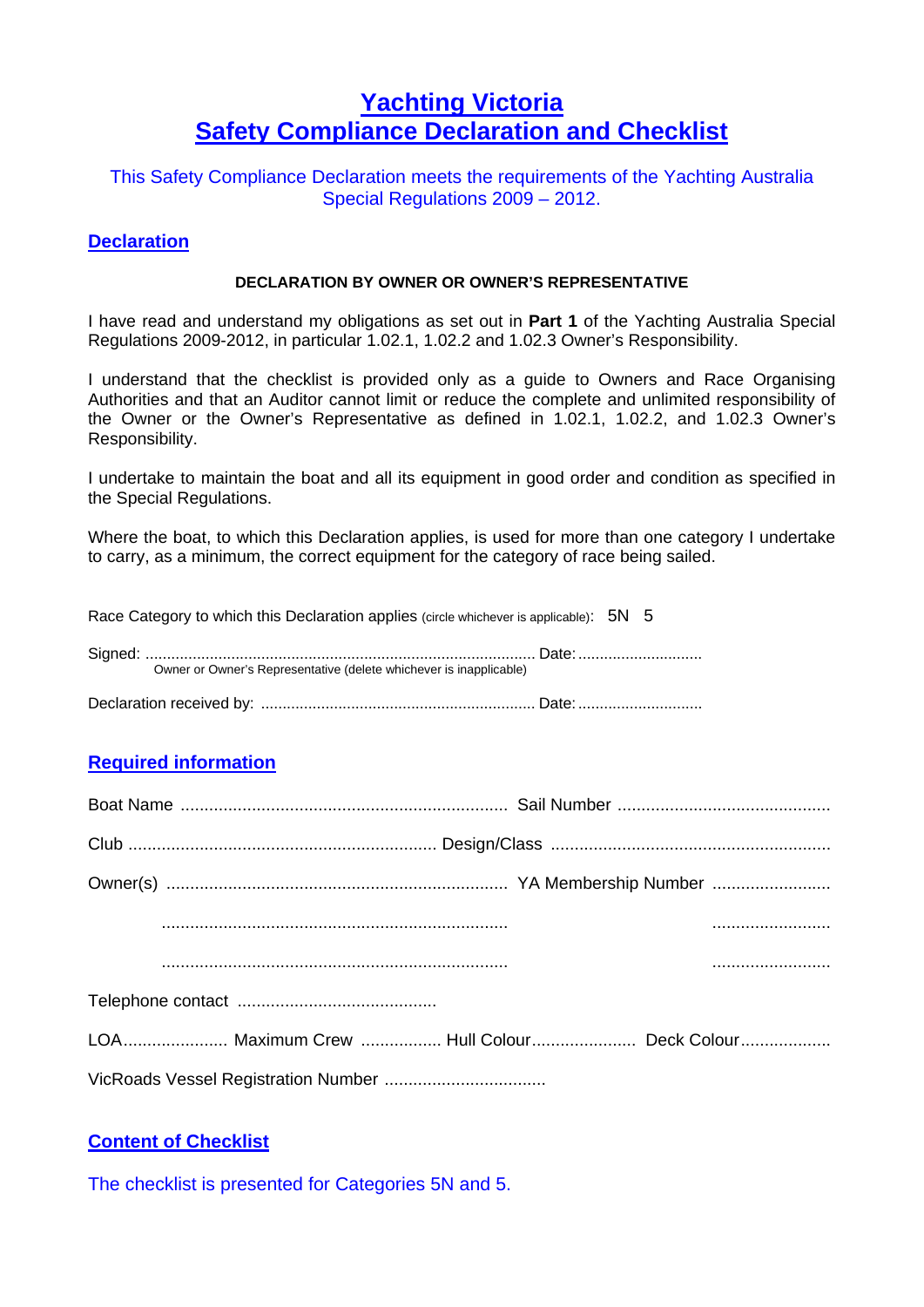# **Items of common content for Safety Equipment Checklists**

| <b>Clause</b>   | <b>Item Description</b>                                                         | Category     |              |
|-----------------|---------------------------------------------------------------------------------|--------------|--------------|
|                 |                                                                                 | 5N           | 5            |
| 2.03.1          | All equipment shall function correctly, be maintained correctly                 |              |              |
| 2.03.2          | Heavy items to be securely installed and fastened.                              |              |              |
|                 | Trailable boat not complying with 3.04.2 or 3.08 shall be buoyant (in races for |              |              |
| 3.01.2          | Trailable Boats only)                                                           |              |              |
| 3.01.5          | <b>Ballast tanks permanently installed</b>                                      |              |              |
| 3.01.6          | Manual control and actuation of moveable ballast systems.                       |              |              |
| 3.02            | Hull, deck, hatches and windows can be made watertight                          |              |              |
| 3.02.2          | Centre board and dagger board trunks shall be watertight                        |              |              |
| 3.02.3(a)       | Positive hold-down lock on movable keels and centreboards                       |              |              |
| 3.04.1          | Boat to be designed and built to resist capsize per Appendix B                  |              |              |
| 3.06            | Means of escape exit (forehatch)                                                |              |              |
| 3.07.4          | Removable hatches to have locks and lanyards                                    |              |              |
| 3.08.1          | Cockpit to be strong and self draining                                          |              |              |
| 3.08.7          | Cockpit drains as per table                                                     |              |              |
| 3.09            | Sea-cocks or valves on all through hull openings                                |              |              |
| 3.12.3(f)       | Stanchions and pulpits shall be securely attached to boat                       |              |              |
| 3.12.6(a)       | Lifelines to be uncoated stainless steel wire                                   |              |              |
| 3.12.6(d)       | Lifeline gap at ends not to exceed 100mm                                        |              |              |
| 3.12.6(e)       | Lifeline to be uncoated stranded stainless steel as per table                   |              |              |
| 3.15.2          | Toilet securely installed or fitted bucket                                      |              |              |
| 3.17.2          | Cooking stove secure and with fuel shutoff                                      |              |              |
| 3.17.3          | Gas to be used only for cooking                                                 |              |              |
| 3.17.4(a)       | "Remember Turn off Gas at Bottle" sign near appliance                           |              |              |
| 3.17.4(b)       | Boats with gas systems using permanent flames shall have gas detectors fitted   |              |              |
| 3.17.5          | Disposable Gas canisters less than 225 grams capacity                           |              |              |
| 3.17.6          | Gas containers to be contained in ventilated external location                  |              |              |
| 3.19            | Adequate hand-holds in cabin                                                    |              |              |
| 3.20.1          | Bilge pump only discharge into cockpit if cockpit opens to sea                  |              |              |
|                 | One manual bilge pump if space below floor inadequate for bailing with          |              |              |
| 3.20.8          | bucket                                                                          |              |              |
|                 | Electric or manual bilge pump if vessel has covered bilge or closed underfloor  |              |              |
| <b>MSV</b>      | compartments                                                                    |              |              |
| 3.20.9          | Two buckets of stout construction (9 litre min) with lanyards                   |              |              |
| 3.21.1          | Compass permanently installed, independent of power supply                      |              |              |
| 3.22            | At least two halyards in each mast                                              |              |              |
| 3.23.1          | Navigation lights                                                               |              |              |
| 3.23.4          | Reserve navigation lights available                                             |              |              |
| 3.24.3(a)       | Engine, permanently installed or outboard                                       |              |              |
| 3.24.5          | Adequate engine performance and fuel carried                                    |              |              |
| 3.24.6          | Separate battery for electric start engines                                     |              |              |
| 3.24.8          | Fixed fuel tank to have shut-off valve                                          |              |              |
|                 | Fuel tanks for inboard engines to be of appropriate material and permanently    |              |              |
| 3.24.9(a) & (b) | installed                                                                       |              |              |
| 3.25            | HF or VHF or 27 MHz transceiver installed as specified                          |              |              |
| 3.25.8          | Radio receiver capable of hearing weather reports                               |              |              |
| 3.28.1          | Identification name (>50mm high) and number (>100mm high)                       |              |              |
| 4.01.1          | Sail numbers shall be carried                                                   |              |              |
| 4.02            | Plugs available for each through hull fitting                                   |              |              |
| 4.04            | Fire extinguishers, in service and readily accessible                           |              |              |
| 4.04.d          | Fire blanket where fuel carried                                                 |              |              |
| 4.05            | Primary anchor as per table, with appropriate chain and rope                    |              |              |
| 4.05            | Provision to secure bitter end of warp                                          |              |              |
|                 | Water resistant and floating flashlights with spare bulbs and                   |              |              |
| 4.06            | Number<br>batteries                                                             | $\mathbf{1}$ | $\mathbf{1}$ |
| 4.07.1 & 2      | First Aid manual                                                                |              |              |
| 4.07.8          | Medical kit as per table, stored in labelled water proof container              |              |              |
| 4.10.1          | Charts carried                                                                  |              |              |
|                 |                                                                                 |              |              |

|  | Note: ' $\mathbf{O}'$ indicates an optional method for that Category. |  |  |  |  |
|--|-----------------------------------------------------------------------|--|--|--|--|
|--|-----------------------------------------------------------------------|--|--|--|--|

Signature of Owner or Owner's Representative ……………………..…………………..